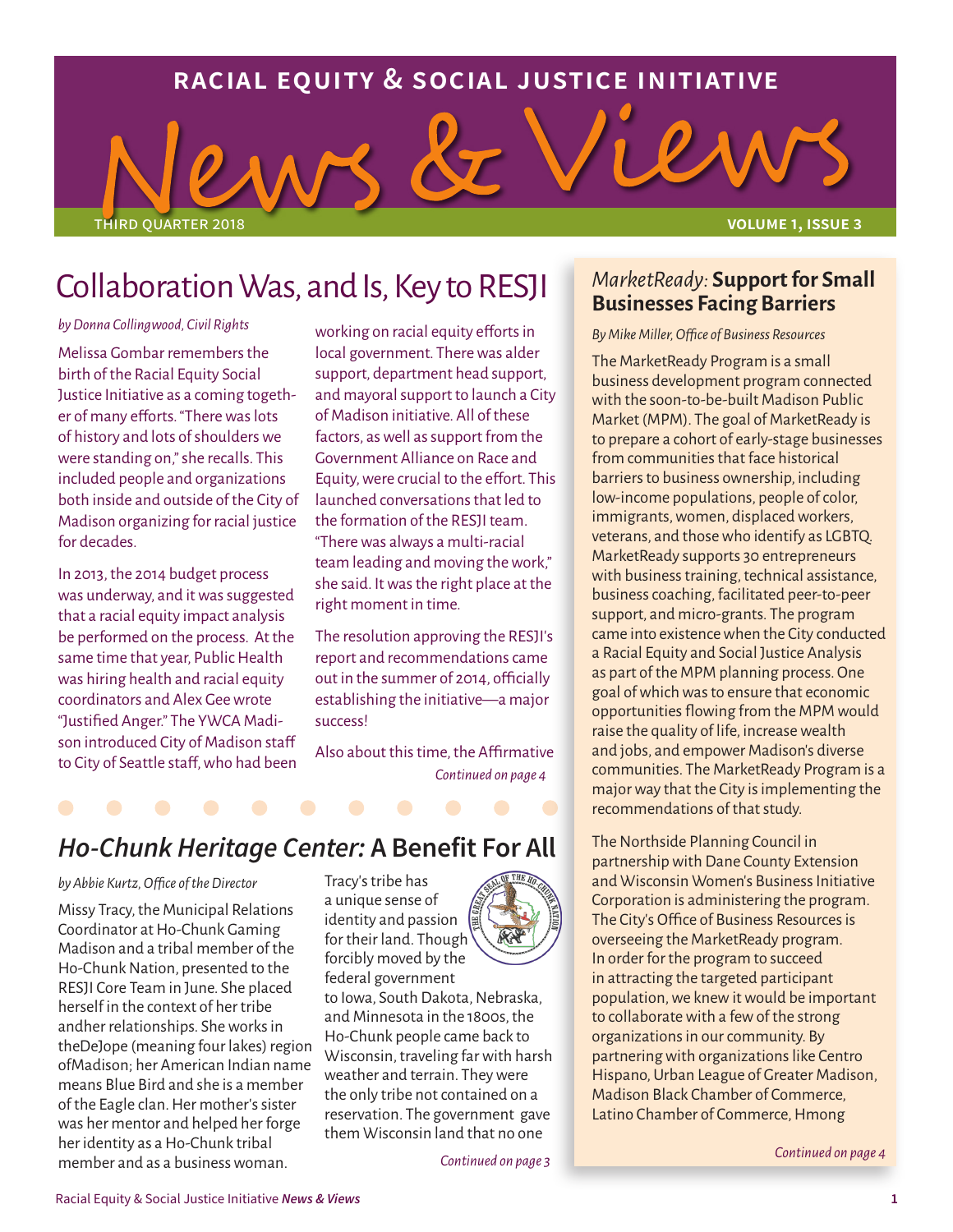## Resident Panels Remove Barriers to Participation

#### *By Brian Grady, Principal Planner*

Madison has changed a lot since our current Comprehensive Plan was adopted in 2006. It was time to assess our progress, reevaluate issues, revisit goals, and clarify our path forward, so the City of Madison initiated the process of reviewing its Comprehensive Plan. The City launched Imagine Madison, a public engagement campaign, to gather the opinions of all Madisonians. The Imagine Madison project engaged over 15,000 residents, but more importantly, it connected with populations often underrepresented in City planning processes. This was primarily accomplished through a Resident Panels program that was shaped through conversations with area leaders that have particular expertise working with Madison's diverse communities as well as the City's RESJI Core Team.

The process started with a simplified request for proposals (RFP) to ensure grass roots organizations could easily apply and be considered alongside more established non-profits. The City funded twelve organizations (**see list below**) that served as liaisons to reach a particular segment of the community. Each panel consisted of approximately 12 residents. City funding supported the organizations' efforts to establish a resident panel and remove barriers to participation such as panelists' transportation, childcare, and because most were done in the evenings after work, provided food. The process offered flexibility on how the panels would run. The facilitators then convened the panel meetings and reported to staff with the results of their discussion.

Resident Panel feedback is featured prominently throughout the Plan and many of the Plan's recommendations address inequities in our community that were highlighted by these panels. (http://imaginemadison.civicomment.org/)

The following organizations each facilitated a Resident Panel: Centro Hispano, Foundation for Black Women's Wellness, Goodman Community Center, Hmong Language & Culture Enrichment Program, Hmong Professional Networking, Madison-Area Urban Ministry in partnership with Street Pulse, Rebalanced-Life Wellness Association in partnership with JP Hair Design Barbershop, Sustain Dane in partnership with Ho-Chunk Gaming Madison, Vera Court Neighborhood Center in partnership with Latino Academy of Workforce Development and Bridge-Lakepoint-Waunona Neighborhood Center, Retired and Senior Volunteer Program in partnership with Madison senior coalitions, Wisconsin Transgender Health Coalition, Young Gifted & Black Coalition.

## Q&A with Alder Baldeh

**Q:** *How long have you been an alder?* —Three years and three months.



**Q:** *Where were you born?* —Gambia (a small village called Choya).

"I think this is symbolically an excellent thing to have people of color (leading Council)," Baldeh told *The Capitol Times*. "All that needs to translate into real lifechanging initiatives, and that's what I really intend to do."

**Q:** *Can you give me some ideas of the life-changing initiatives? What types of things will change?*—Aggressive engagement of marginalized communities; challenging the City in the recruitment and retention of persons of color, particularly in senior management positions, continue to push for affordable housing and making it easy for people of color to start businesses. making access to government easy including getting relevant information and filing complains through a 311 center. Increasing access to communities through community centers, imagination center etc. I do think some of these have been ongoing.

**Q:** *You helped facilitate "Know Your Rights—United We Stand" that drew an Continued on page 4*

### CDA Looks to Reduce Housing Barriers for Those Reentering the Community

Current PHA policies prevent many people with criminal records from participating in the Section 8 or public housing programs. Sometimes a participating family will allow a relative who is returning to the community from the justice system to move in without authorization. This violation could lead to termination of the family's rent subsidy or tenancy.

The Community Development Authority (CDA) Section 8 administrative plan prohibits the addition of any new household member except by birth, adoption or court awarded custody of a minor child. There are also exceptions for elderly or disabled persons who need to add a family member as a care giver and for nonelderly, nondisabled families to add elderly or disabled family members who need care. Even then, individuals who would otherwise qualify to be added to a family must pass the PHA screening criteria regarding violent or drug-related criminal activity.

In 2017, the CDA Board of Commissioners with input from the CDA Resident Advisory Board adopted the HUD-required annual plan including developing a

re-entry program. Technical assistance provided by the Vera Institute.

The CDA is committed to plan and implement a reentry program to allow people with conviction histories to return home or otherwise obtain housing, and/or change existing policies to enable people with conviction histories to obtain housing.

Tom Conrad, interim director of CDA Housing Operations Division supervises the staff who administer the Section 8 Voucher and Public Housing programs.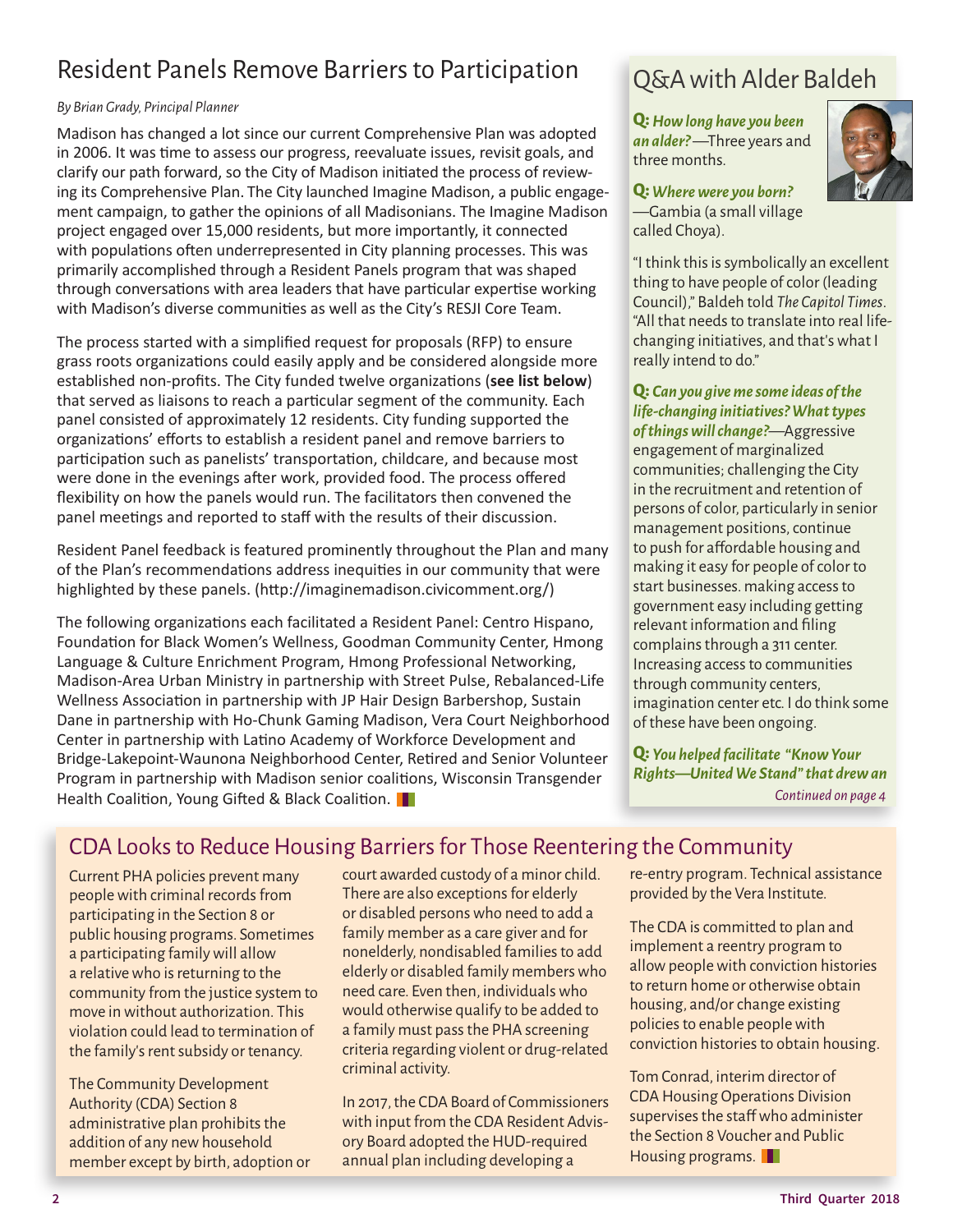#### *Continued from page 1*

else wanted. This was the United States government's first strategy — to isolate Indians on reservations; their second strategy was to isolate individuals. The Bureau of Indian Affairs (BIA) opened schools for American Indians; children were removed from their parents, the schools were over-crowded, and American Indian language and culture was taken away from them. Tracy acknowledges the awfulness of this policy, though it did open up opportunity for some; her mom began a career in the 1950s — she went to Washington DC, studied, and became a successful business leader which was unusual and difficult for women, Indian women especially.

Casinos help the Ho-Chunk with financial independence and culture. American Indian gaming is their oldest profession; it is a traditional tribal practice — the moccasin game was played by men, kansu by women. Because the Ho-Chunk do not live on a reservation, they are not eligible for financial aid from the BIA. Since the Ho-Chunk have no tax base, Indian gaming funds tribal government and its operations. The Ho-Chunk have the only class II gaming facility in Wisconsin. It is highly regulated by their Gaming Commission (an independent regulatory authority), the state, and the federal government.

The current development proposal's Heritage Center is a way for the Ho-Chunk, and other under-represented groups, to be seen. The proposal also includes a casino, a hotel, and a sports complex. The Heritage Center would celebrate Madison's land and people; it would celebrate history, foster crosscultural understanding, interpret and protect sacred spaces, teach and preserve language, empower the young, support artists and their art. It would be a place to share crafts and culinary traditions, and a place to gather for mini pow wows. The land's unique beauty, history, and placement position the development as a southern gateway, accessible from Milwaukee, Chicago, and Dubuque, and as an international draw. Research supports the idea that people from

around the world and in the United States have a strong interest in American Indian culture. To succeed though, Tracy says, the development needs community support. All stakeholders have been brought to the table, so that the venture would be a value addition, not competitive.

The plan is now in its design phase. The

#### first phase of construction will likely take a few years, a short time considering the plan was rolled out three years ago.

Tracy ended her presentation saying how she loves her job — she's paid to make friends. That's what this project and process is really about — the reality, despite our perceived differences, that we are all one community.  $\blacksquare$ 

## Calendar of Opportunities

#### CORE TEAM MEETINGS

August 20, 2018- Featuring MMSD Superintendent Jennifer Cheatham

September 17, 2018- Featuring Jordan Bingham

Core Team meetings take place at 1PM on the third Monday of each month.

#### RESJI TRAINING EVENTS

RESJI Part 1 (Tue 7/24, Thur 9/13, Tue 10/23)

www.cityofmadison.com/ human-resources/professionaldevelopment/courses/resji-1-whatare-racial-equity-social-justice

RESJI Part 2 (Tue 8/7, Thur 9/27, Tue 11/06)

www.cityofmadison.com/ human-resources/professionaldevelopment/courses/resji-2 applying-racial-equity-social-justice

RESJI Part 3 (Tue 8/21, Thur 10/11, Tue 11/27)

www.cityofmadison.com/ human-resources/professionaldevelopment/courses/resji-3-transformative-leadershipcommunication

#### COMMUNITY EVENTS August 14, PRIMARY ELECTION

August 16, 2018 6PM: Racial Justice Film Series in room 302 at Madison Central Library, 201 W. Mifflin St. www.madisonpubliclibrary. org/events/racial-justice-filmseries-1188964

#### COMMUNITY EVENTS (con't)

Upcoming Community Immigration Law Clinic Dates: August 10 and 24, September 14 and 28. (These free clinics are held every second and fourth Friday of the month from 2PM to 5PM at 944 E Gorham Street (Christ Presbyterian Church). Walk-ins only, no appointments. https://cpcmadison. org/clic/

Africa Pre-Fest: Friday, August 17, 2018, 6:00 pm - 10:00 pm, McPike Park (formerly Central Park), 202 S. Ingersoll Street, Madison

Africa Fest: Saturday, August 18, 2018, 11:00 am - 10:00 pm Strides For Africa

McPike Park (formerly Central Park) 202 S. Ingersoll Street

#### SAVE THE DATES!

The RESJI Fall Launch Event will take place at 1PM on September 17, 2018. Speaker is Jordan Bingham.

The YWCA Racial Justice Summit takes place this year on October 2, 2018 – October 3, 2018.

"Facing Race: A National Conference" will be happening November 8-10, 2018 at the Cobo Center in Detroit, Michigan. More info at https:// facingrace.raceforward.org/

From the US Senate, "On August 6, 1965, [the president] signed the Voting Rights Act into law. The bill flowed from a "clear and simple wrong," [the president] asserted, and its purpose was "to right that wrong."